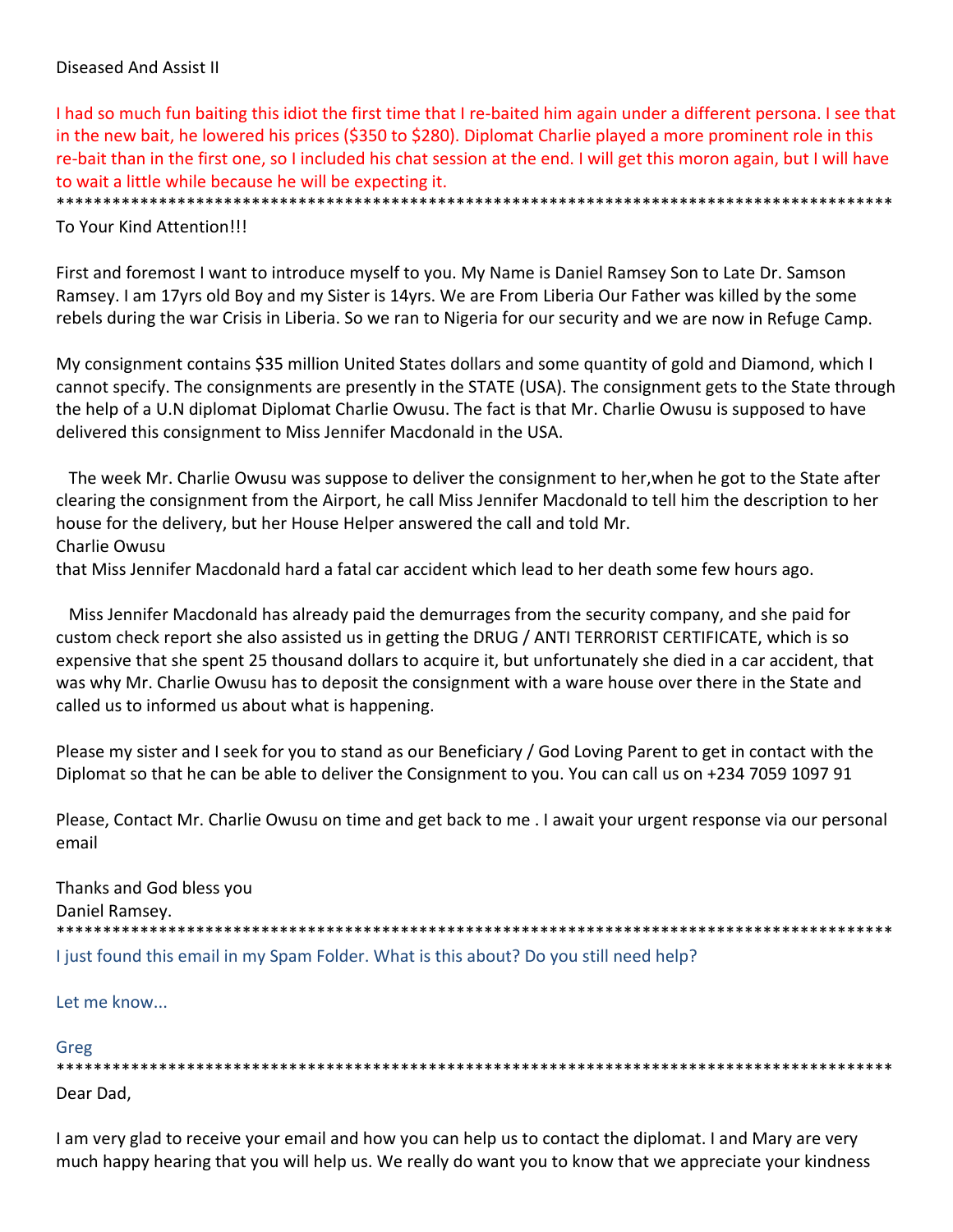and honesty that you are showing to us.

Please do permit I and my sister to call you Dad, all that we do want now is for you to contact the Diplomat via email and call him, for him to deliver the consignment to you, every said Document backing the consignment to be deliver to you are with him, and there is no problem of we coming to start a new life with you over there. Please ask the diplomat to deliver the consignment to you.

Please Dad, you are to send email to him, that he is holding your children's consignment package and that you are our God loving Father, and that you have keep good contact with us, and we have instructed that he make the delivery to you as you want to get Mary to the Hospital for her medical treatment, Please do not in any way let him know what's inside the consignment as he only take the consignment to be family belongings. Okay. He is to deliver the consignment to you.

The diplomat don't know whats inside the consignment, and please do not let the diplomat know please. We don't want any thing to jeopardizes the consignment please, do this your self and do it your way you will understand, keep the consignment in your place, we are going to send to you the combination number and code for you to open the consignment as soon as the diplomat get it delivered to you. The diplomat is in the USA now with the consignment. Please write him. Below is the contact address of the Diplomat:

Name: Mr. Charlie Owusu E‐Mail: diplomat.charlie1@yahoo.com Tell : +234 80 395 644 26 (Diplomatic Roaming Number). Local Number (US) 623 255 1788.

Please Dad do contact Him and Get back to us with update, my sister is very ill she need better treatment oversea. Don't let the diplomat know that the Two Trunk Boxes contain Funds. Write to him and tell him that you're our God Father and that he is holding your Two trunk boxes belonging to your children, so he should send it to you at ones that Mary need better treatment over sea.

I hope to hear from you Dad. You are going to be in charge of the funds, and you will have 50% if you can retrieve the consignment. We trust with you that you will not betray us and you are a honest and God loving person to invest the Money in good business and we want to continue school and start a new life with you please help us now please. tell us little about your self and give us your state and number to reach with you please.

Your Children Daniel Mary \*\*\*\*\*\*\*\*\*\*\*\*\*\*\*\*\*\*\*\*\*\*\*\*\*\*\*\*\*\*\*\*\*\*\*\*\*\*\*\*\*\*\*\*\*\*\*\*\*\*\*\*\*\*\*\*\*\*\*\*\*\*\*\*\*\*\*\*\*\*\*\*\*\*\*\*\*\*\*\*\*\*\*\*\*\*\*\*\*\* Are you talking to the right person? Why are you calling me dad? I will contact the diplomat, but I really don't

Greg

know what to say to him.

\*\*\*\*\*\*\*\*\*\*\*\*\*\*\*\*\*\*\*\*\*\*\*\*\*\*\*\*\*\*\*\*\*\*\*\*\*\*\*\*\*\*\*\*\*\*\*\*\*\*\*\*\*\*\*\*\*\*\*\*\*\*\*\*\*\*\*\*\*\*\*\*\*\*\*\*\*\*\*\*\*\*\*\*\*\*\*\*\*\* Hello,

We been so worried about you, i have gone to the high court to find out what it will cost to change the document to your name and they told us it will cost the sum of \$280.Please do get back to us ASAP so we can send you the information to send us the funds.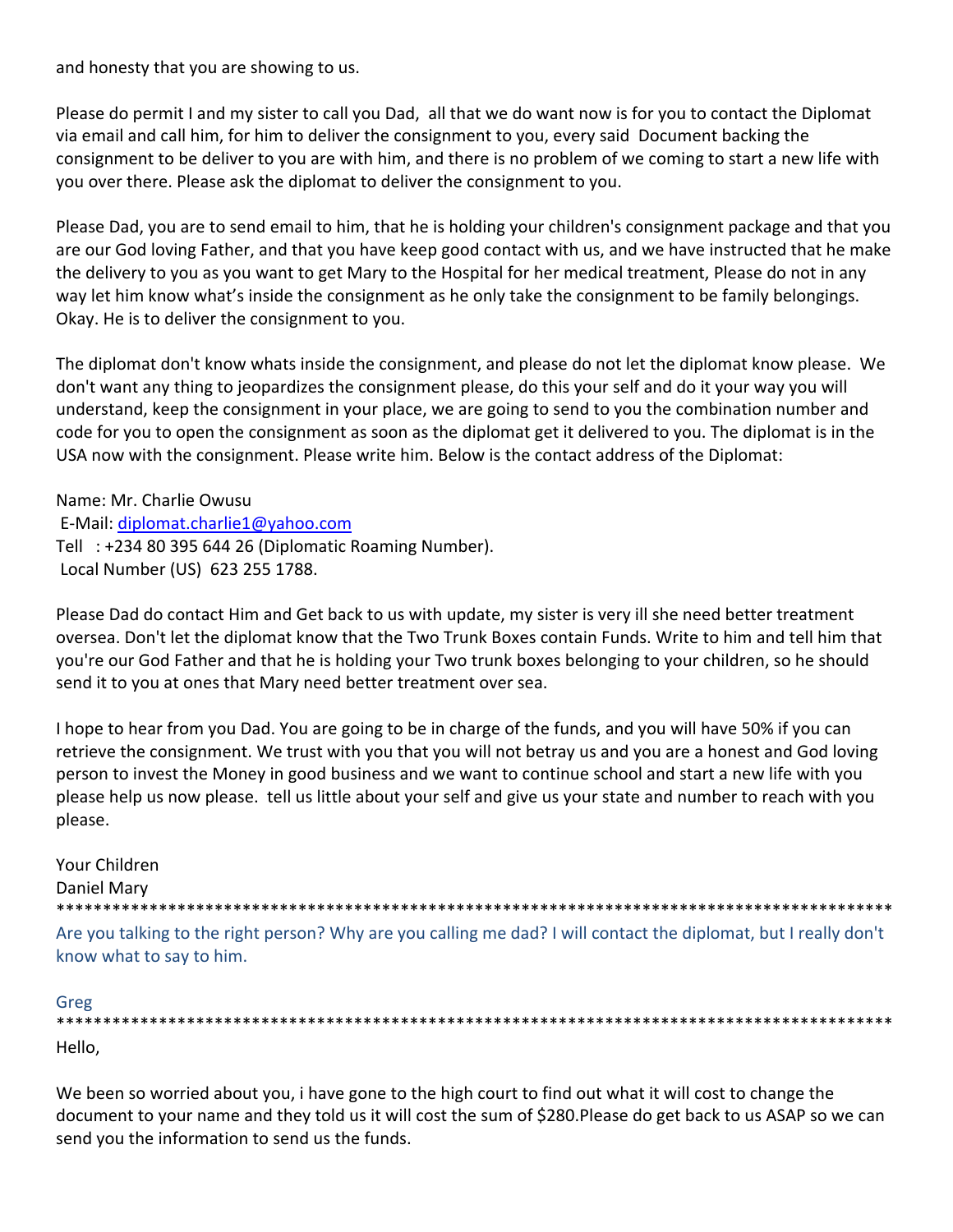God bless and we hope to hear from you soon.

| Your kids                                                                   |
|-----------------------------------------------------------------------------|
| DanielandMary                                                               |
|                                                                             |
| I spoke with the Diplomat and he said I had to talk to you for some reason. |

Greg

# (The Diplomat informed me that I had to get a name‐change document ‐ \$280.00) \*\*\*\*\*\*\*\*\*\*\*\*\*\*\*\*\*\*\*\*\*\*\*\*\*\*\*\*\*\*\*\*\*\*\*\*\*\*\*\*\*\*\*\*\*\*\*\*\*\*\*\*\*\*\*\*\*\*\*\*\*\*\*\*\*\*\*\*\*\*\*\*\*\*\*\*\*\*\*\*\*\*\*\*\*\*\*\*\*\*

Thanks for your Email with information's.

Here is what I have just discovered while going through the documents backing up the delivery of the consignment to you. I want you to understand that the Names on the Document are not bearing your names; rather they are bearing Late Miss Jennifer Macdonald. So you need to make the change of the Names on the Document to your Names before I can be able to make any Delivery to you for Legal reason.

I want you to contact your Children to reach with my secretary to go to the High Court of Justices in Kaduna‐ Nigeria to seek what it will take to get a Sub‐sequence Power of Attorney and Affidavit to make the Names change to your Names. Do make sure you get it done as you are the new beneficiary, then we can proceed. Because it will give me the legal right and it will enable me to bring the consignment to you without having any problem here in the State .

Immediately this is done, I will want them to send to me a copy of it and also a copy to you where by you are going to bring along with you to the airport. Once this is done, I am going to send to you my flight Info to meet with you now.

Best Regards Mr. Charlie Owusu +234 803 9564 426 ( Diplomatic Roaming Number) 623 255 1788. US Number \*\*\*\*\*\*\*\*\*\*\*\*\*\*\*\*\*\*\*\*\*\*\*\*\*\*\*\*\*\*\*\*\*\*\*\*\*\*\*\*\*\*\*\*\*\*\*\*\*\*\*\*\*\*\*\*\*\*\*\*\*\*\*\*\*\*\*\*\*\*\*\*\*\*\*\*\*\*\*\*\*\*\*\*\*\*\*\*\*\*

What proof can you send me that this is real. My friend told me that a lot of times, these are scams from the internet. I will need to see proof as to what you say.

## Greg

\*\*\*\*\*\*\*\*\*\*\*\*\*\*\*\*\*\*\*\*\*\*\*\*\*\*\*\*\*\*\*\*\*\*\*\*\*\*\*\*\*\*\*\*\*\*\*\*\*\*\*\*\*\*\*\*\*\*\*\*\*\*\*\*\*\*\*\*\*\*\*\*\*\*\*\*\*\*\*\*\*\*\*\*\*\*\*\*\*\* Hello Dad,

We received your email we have attached a copy of our pictures for you to see that we are not lieing.We hope to hear from you soon.God bless.

Your kids DanielandMary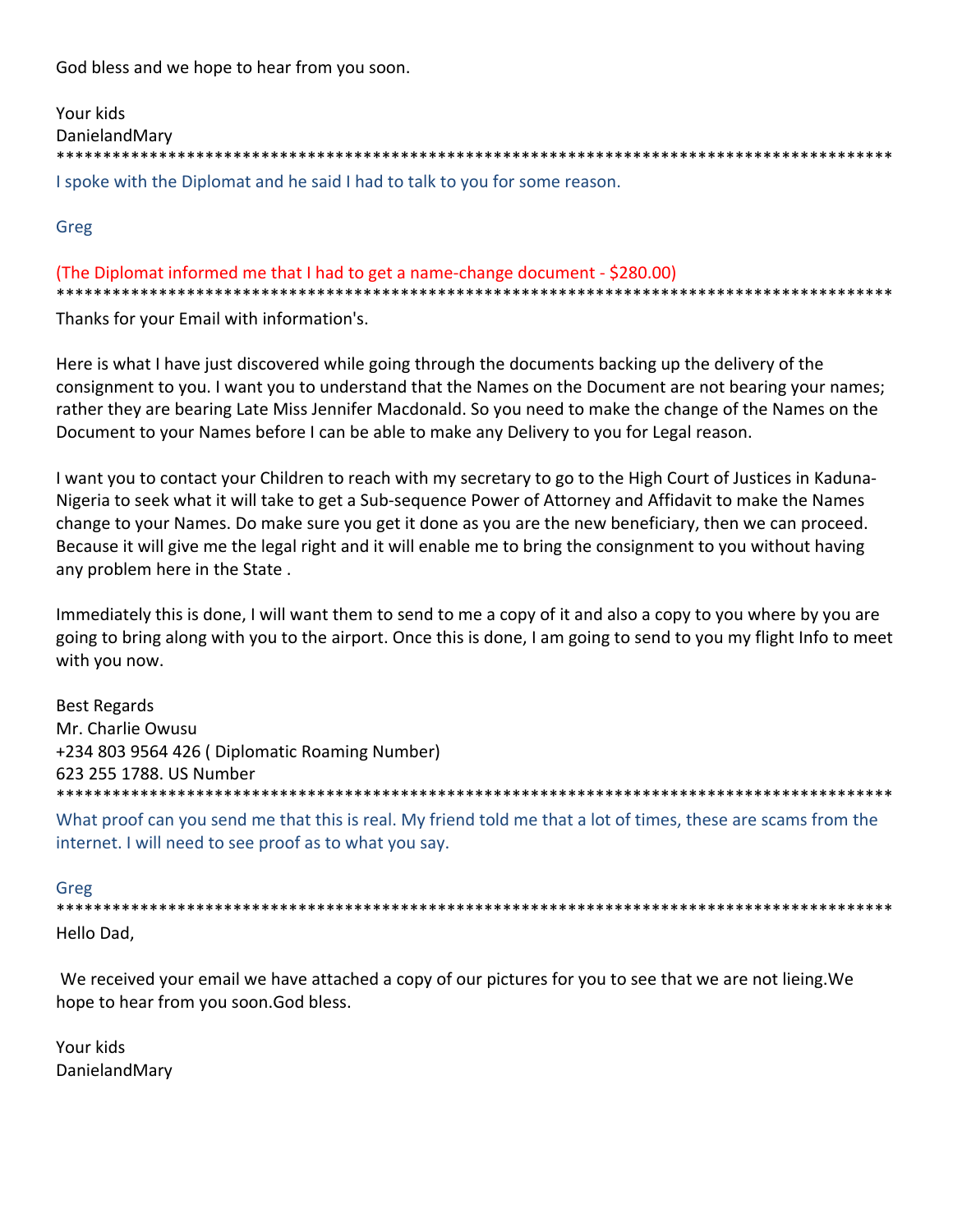

How exactly does a picture of two people I have never seen before proof that you are not lying? I would like to see concrete proof...

\*\*\*\*\*\*\*\*\*\*\*\*\*\*\*\*\*\*

### Greg

\*\*\*\*\* \*\*\*\*\*\*\* \*\*\*\*\*\*\*\* Hello,

We are not lining but been sincere to you and now we hope you are willing and faithful to help us out of this situation. Please see attached passport and we hope to hear from you soon.

God bless

Your Kids DanielandMary

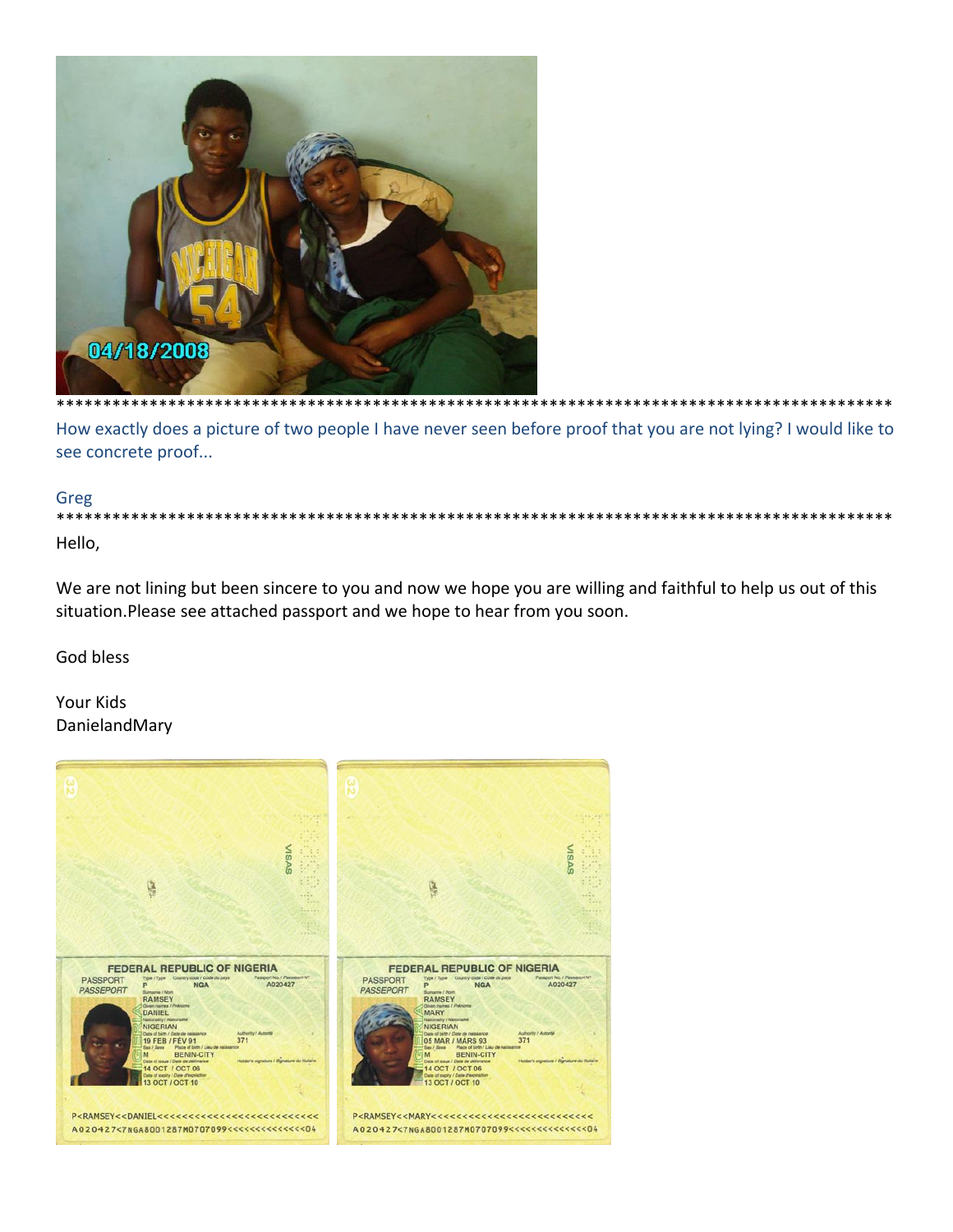When I asked you for proof, I was asking for documentation from the bank (account statements, etc.), not your Passports. Why did you send me fake Passports??? It is obvious that the Passports you sent were from the same template, with some information changed and the heads from the picture you sent me cropped onto them. Why did you do this? I was willing to help you, and you go and do this. Why???

Look at the picture I sent if you want to know why I know they are fake passports.

I want you to explain to me why you did this or you can forget about me helping you anymore.

Greg



Dear Dad,

Please have mercy on us this is the only cloth we have and that is why it is the same on the picture and the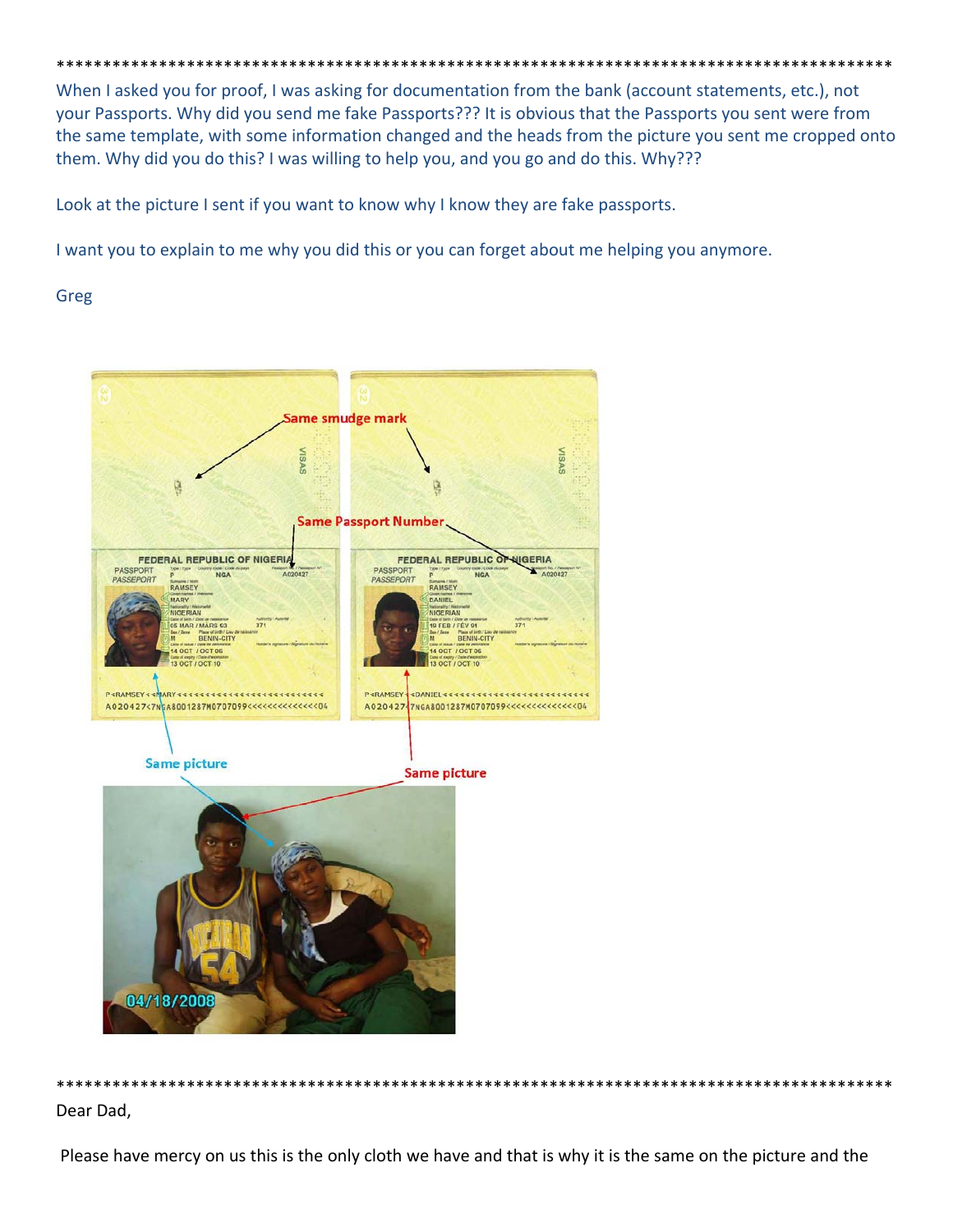passport. We did not notice all this errors as you said we only paid someone to get it done for us and we were not aware of this. Please dad forgive us and help us. God bless you we hope to hear from you soon.

Your kids DanielandMarv

#### (He thinks it's just because I see them wearing the same clothes...)

It's not that you are wearing the same clothes, it is the same picture. You cut and cropped the picture from the photo onto the fake Passport. It is obvious.

Don't lie to me again because you didn't have someone get your Passport for you, you have to do that yourself at the State Office, so don't blame it on someone else. You knew what you were doing and I want to know why.

### Greg

Dear Dad,

Good to hear from you please forgive us and help us we are truly sorry for what we did. Please forgive us and we hope to hear from you soon.

Your kids

DanielandMary

It's not about forgiving you; it's about wanting to know the reason why you tried to deceive me. I want to know why you lied.

Greg

Dad.

I am so anxious leaving here so i had to do it thinking when you see it you will make you beleive and help us. Please i apologise again. I am truly sorry to heir is human to forgive is divine.

| Your kids                        |
|----------------------------------|
| DanielandMary                    |
|                                  |
| Do you really mean what you say? |

# Greg

Hello Dad,

Yes i do please forgive us and help us by sending us the funds via WESTERN UNION to the information below.

Receiver's Name: Daniel Ramsey Country: Nigeria. State: Kaduna.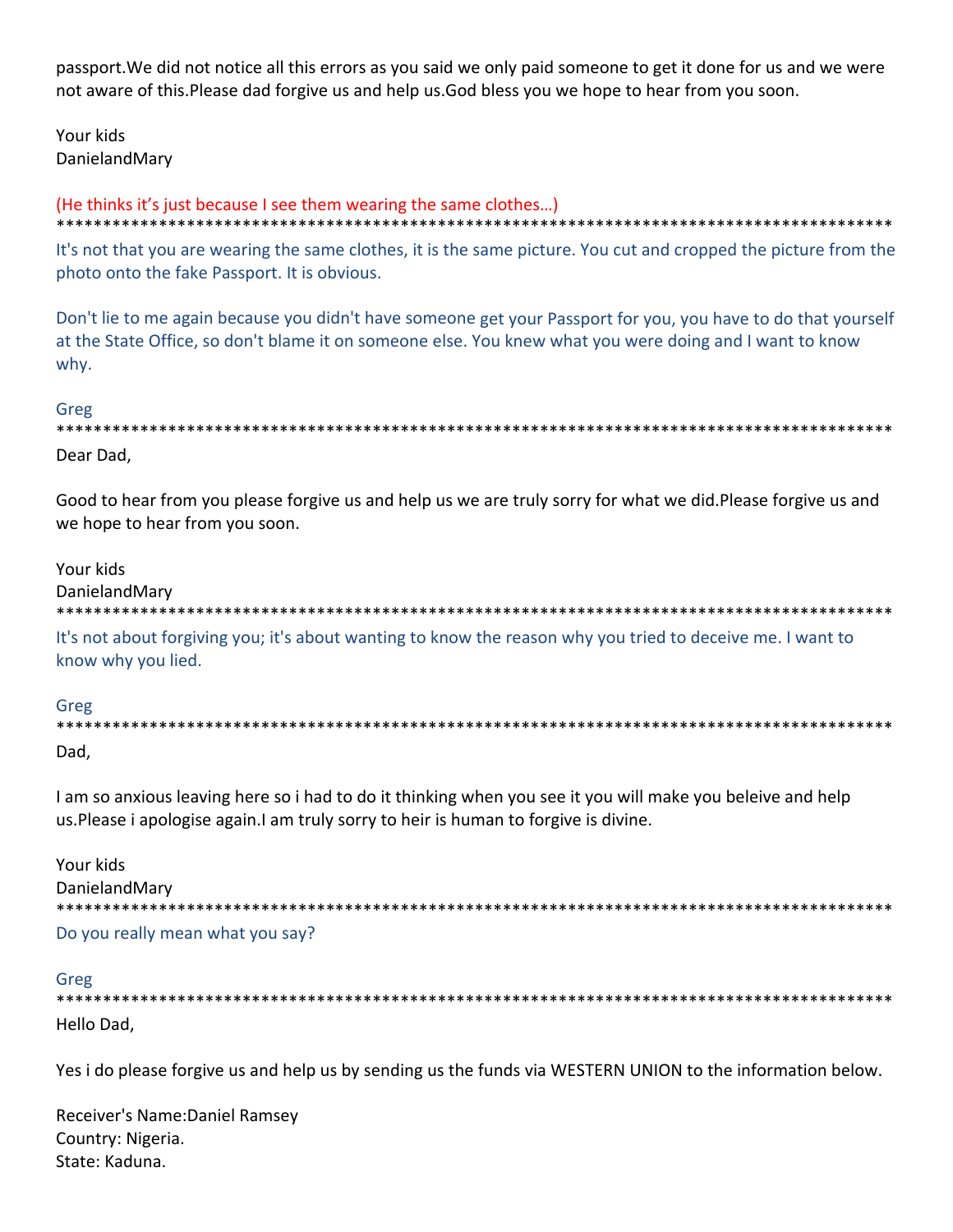Text Question: Which school did you go to **Text Answer: Oxford** Amount to be sent: 280 USD

After you have sent the payment you will send us the following information so that the money can be picked up Asap.

**Full Sender's Name:** Sender's Address: Mtcn Number:

We hope to hear from you soon, thankS and God bless.

Your kids DanielandMary 

Answer your IM's - I need to speak with you!

Greg

(I spoke with the Diplomat a few times on Yahoo Chat - I see him online so I IM him and tell him I need to speak with Daniel – who I think is the same person...Miraculously, he happens to be talking to Daniel as we speak and Daniel logs into Yahoo Chat). 

----- Our chat on Fri, 7/17/09 11:54 AM -----Charlie Owosu (11:17 AM): hi greg Charlie Owosu (11:18 AM): hw are today? Charlie Owosu (11:18 AM): are u there Greg's (11:23 AM): I'm here at work Charlie Owosu (11:26 AM): k Charlie Owosu (11:27 AM): so hw is work Greg's (11:27 AM): good Charlie Owosu (11:27 AM): we give God the glory Greg's (11:27 AM): I received an email from Daniel Charlie Owosu (11:27 AM): yes Greg's (11:27 AM): what thats supposed to mean Charlie Owosu (11:28 AM): wht is it? Greg's (11:28 AM): "we give God the glory" Greg's (11:29 AM): what's that mean? Charlie Owosu (11:29 AM): i was just thanking God Charlie Owosu (11:29 AM): when u said u are doing fine at work Greg's (11:30 AM): oh, sorry - didn't understand Greg's (11:31 AM): I don't know what Daniel's problem is, but he lied to me again in the last email when he was "apologizing" Charlie Owosu (11:31 AM): wht did he do again this time Greg's (11:33 AM): first he tried to tell me the only reason the pics looked the same were because that was the only clothes he owns - but it is obvious that they are the same pictures cropped and pasted onto the fake Passport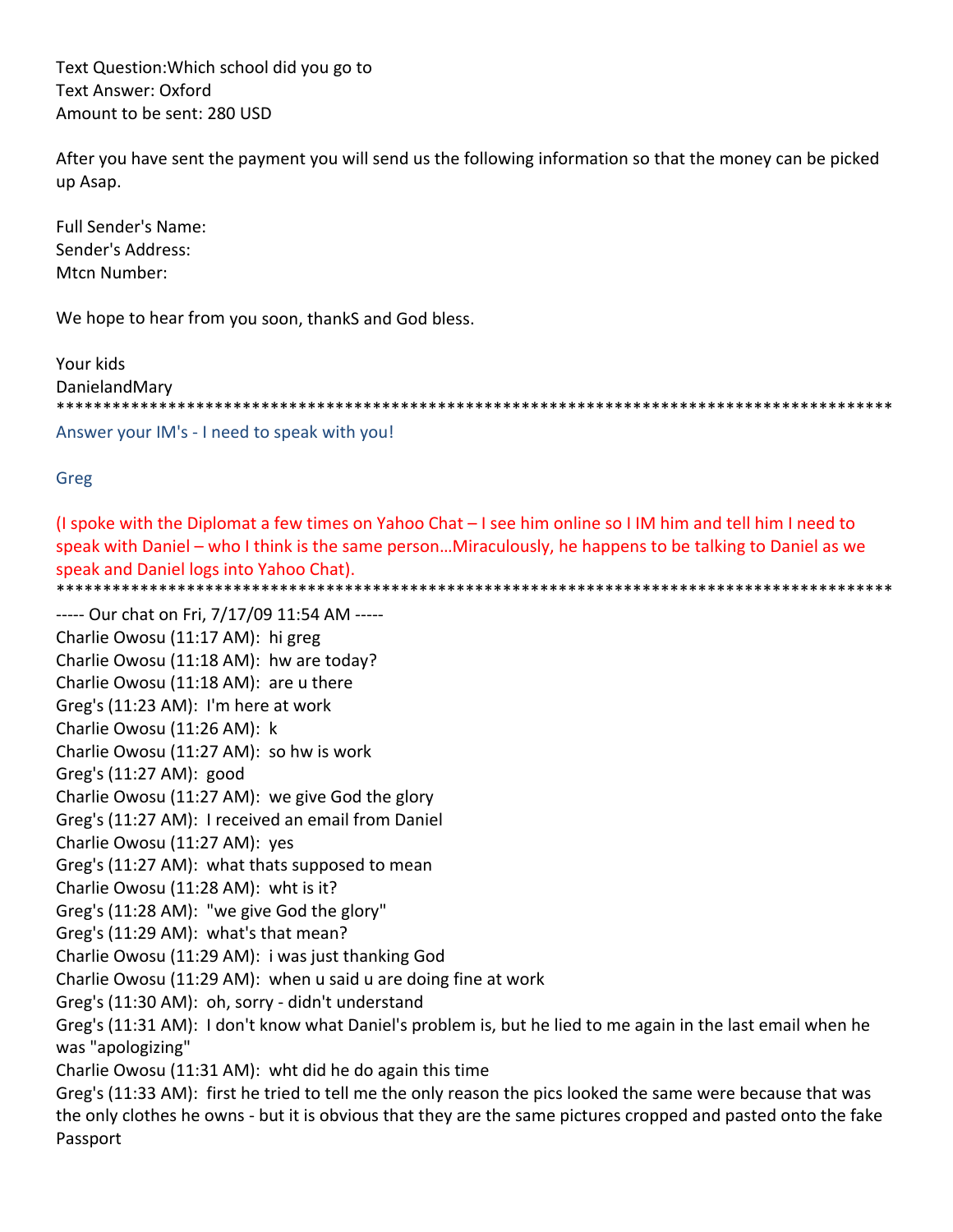Greg's (11:34 AM): and then he says that someone else got the Passport for him so he didn't know about it ‐ which is also a lie... Charlie Owosu (11:35 AM): pls do not mind that little boy Charlie Owosu (11:35 AM): let me handle it mself Greg's (11:36 AM): he is 18 years old, he is not a little boy Charlie Owosu (11:36 AM): he is still a little boy Charlie Owosu (11:36 AM): compare to tour age Greg's (11:36 AM): i sincerely wanted to help them, but not if this is how he treats me Charlie Owosu (11:36 AM): pls Charlie Owosu (11:36 AM): i beg you in God name Charlie Owosu (11:36 AM): help him Charlie Owosu (11:37 AM): so has he informed you about the cost to change d document Greg's (11:37 AM): yes Charlie Owosu (11:37 AM): k Greg's (11:38 AM): i have no problem with that ‐ but I do have a problem with his lying to me. I want answers... Charlie Owosu (11:38 AM): k Charlie Owosu (11:39 AM): please i aksed you in the name of God to forgive him Charlie Owosu (11:39 AM): he was only been childish Greg's (11:41 AM): that I do agree with ‐ very childish ‐ I just want to know why Charlie Owosu (11:45 AM): i guess he was so happy and out of joy he fooled himself Greg's (11:47 AM): I don't know, but until I get a reasonable explanation from him, I will not help him... Greg's (11:48 AM): It just makes me mad, he professes that he would never lie to me, and he's lied 3 times already (that I caught) Charlie Owosu (11:49 AM): okay Charlie Owosu (11:49 AM): i am pleading on his behalf Charlie Owosu (11:49 AM): pls have mercy on im Charlie Owosu (11:49 AM): we all sin and lie in diffrent ways Charlie Owosu (11:49 AM): and Gos still forgive us Charlie Owosu (11:49 AM): please forgive him Greg's (11:54 AM): I'll wait until I speak with him...

This was with me and the "Diplomat" 4 days before the last email.

‐‐‐‐‐ Our chat on Tue, 7/21/09 12:22 PM ‐‐‐‐‐ Charlie Owosu (11:00 AM): hi greg Charlie Owosu (11:00 AM): hw are you doing today? Charlie Owosu (11:00 AM): and hw is wk Greg's (11:18 AM): Hello ‐ wasn't at my desk... Charlie Owosu (11:18 AM): k Charlie Owosu (11:19 AM): so i believed danie must have apologised to you Charlie Owosu (11:19 AM): and u have forgiven him Greg's (11:20 AM): yes, he apologized ‐ I don't know if he is sincere or not Greg's (11:20 AM): does he belong to Yahoo Messenger? Greg's (11:20 AM): I would really like to speak with him Charlie Owosu (11:21 AM): k Charlie Owosu (11:21 AM): he does Greg's (11:22 AM): do you know when he can be reached? Charlie Owosu (11:24 AM): you can give him a call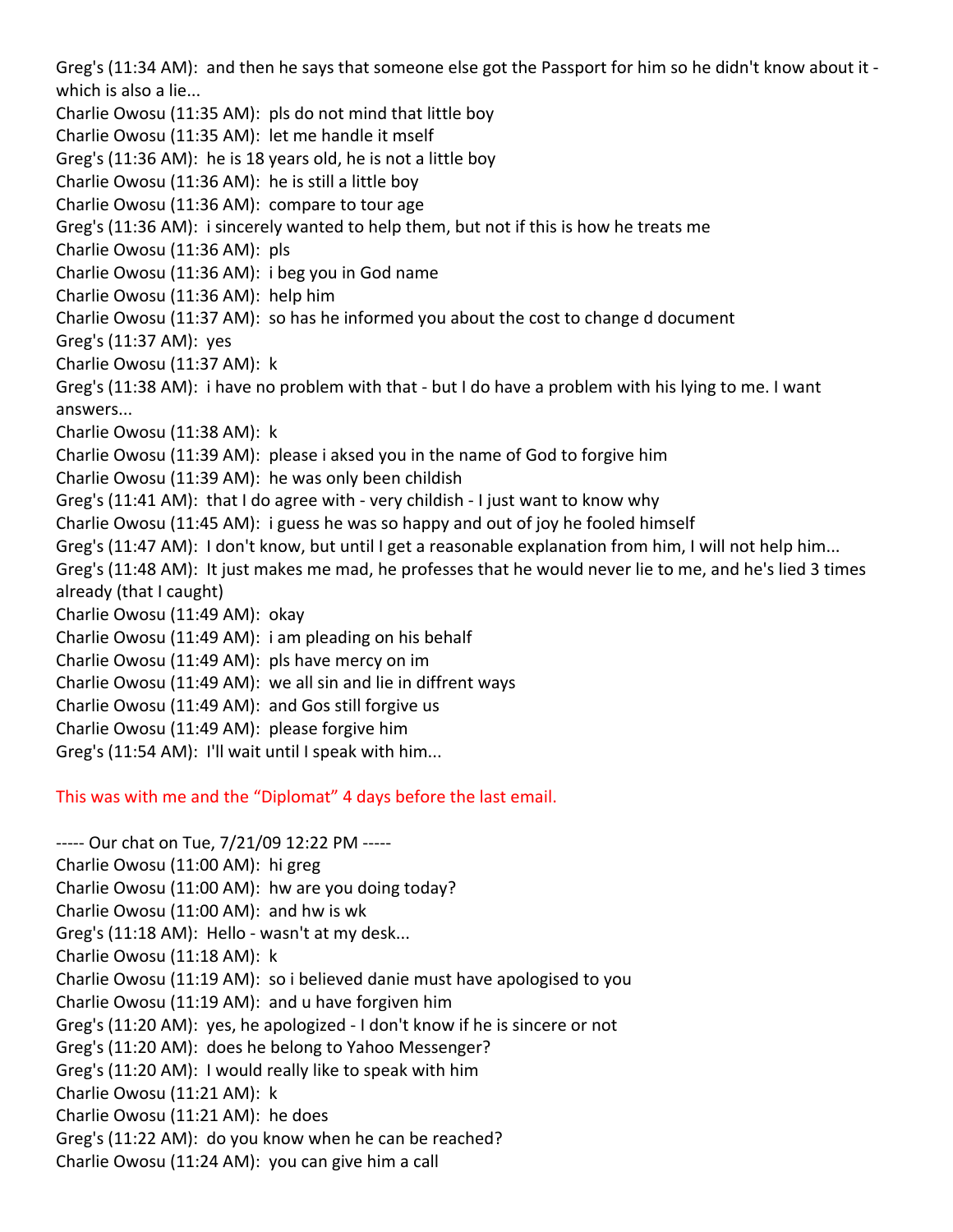Charlie Owosu (11:24 AM): and he will inform u Greg's (11:25 AM): I would rather not call ‐ International Calls are so expensive and I don't have a Long‐ Distance carrier on my phone Charlie Owosu (11:25 AM): k Charlie Owosu (11:26 AM): let me see if i can get him Greg's (11:26 AM): I would have to get a calling card and it would be very expensive Charlie Owosu (11:26 AM): i will infrom him Charlie Owosu (11:26 AM): dat u like to have a chat with hi, Greg's (11:26 AM): thank you very much Charlie Owosu (11:27 AM): alright Greg's (11:28 AM): tell him I am usually logged in to Yahoo while I'm at work (until 5:00PM EST) Charlie Owosu (11:28 AM): k Charlie Owosu (11:33 AM): i just spoke with him nw Greg's (11:33 AM): is he online? Charlie Owosu (11:33 AM): and he said he will join you soon Greg's (11:33 AM): ok, great Greg's (11:49 AM): are you in the US? Greg's (11:50 AM): hello? Charlie Owosu (11:52 AM): yes i am Greg's (11:52 AM): where Charlie Owosu (11:52 AM): where are you? Greg's (11:53 AM): I didn't realize you were in the United States ‐ sorry Greg's (11:53 AM): Where in the US are you? Charlie Owosu (11:54 AM): i am in arizona Charlie Owosu (11:54 AM): and u? Greg's (11:54 AM): Ohio Charlie Owosu (11:55 AM): k Greg's (11:56 AM): how big is the trunk box? Charlie Owosu (11:56 AM): not dat big Greg's (11:57 AM): could you give me the dimensions? Charlie Owosu (11:58 AM): say 22 inches by length and 12 by width Greg's (12:00 PM): how were you going to deliver it? Were you going to mail it, or bring it here yourself? Charlie Owosu (12:00 PM): i will bring to your house Charlie Owosu (12:01 PM): once i get the document change to your name from daniel Greg's (12:01 PM): and there is no deliver charges? Charlie Owosu (12:03 PM): no delivery charges Greg's (12:03 PM): \$280 is all I will have to pay? No other fees will spring up, will they? Charlie Owosu (12:04 PM): once you get that done Charlie Owosu (12:04 PM): and he goes to the court to change to your name Charlie Owosu (12:04 PM): i proceed with d delvery Greg's (12:04 PM): thats incredible... Charlie Owosu (12:07 PM): so i advice you Charlie Owosu (12:08 PM): to go send them the funds now Charlie Owosu (12:08 PM): so they can get it done ASAP Greg's (12:09 PM): real quick ‐ can I share something with you? Greg's (12:10 PM): What I know about 419 Scammers... 1) Their spelling and command of the English language is terrible, like yours. 2) They always want you to use Western Union or Moneygram ‐ no respectable bank or business uses this except for you.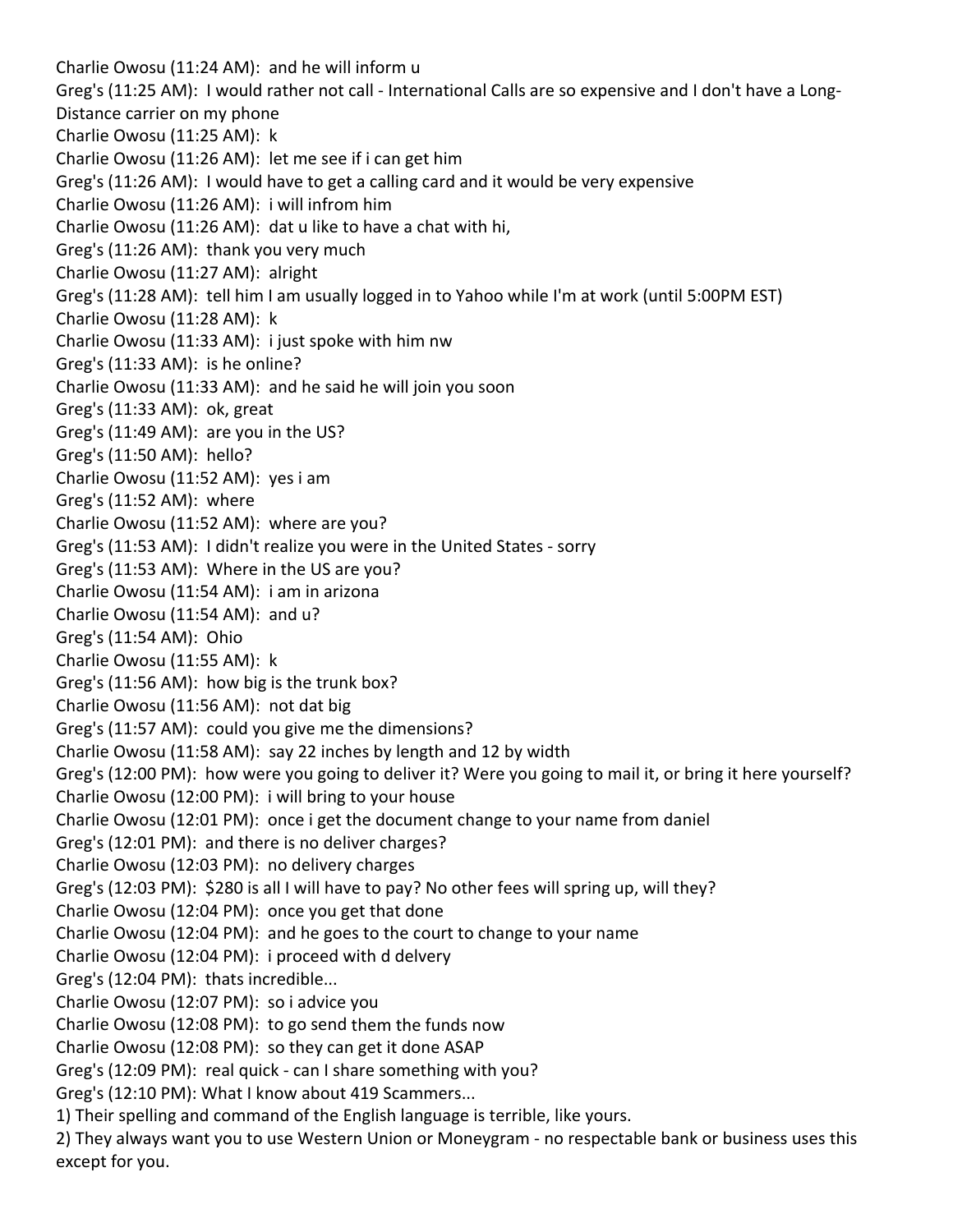3) They are always stupid, smelly, savages from that cesspool of a continent Africa, like you are.

4) They pose as lawyers, bankers, and even Directors with the United Nations, like you.

5) They quote God and religion a lot, even know they are going to Hell, like you are.

6) They claim to be getting back at the "white man" for injustices done to them, but the truth is that they will steal from anyone of any race, religion, creed, and color, like you would.

7) They often have sex with goats, monkeys, and their own parents, like you do.

8) They are the lowest form of life on the planet and have the intelligence of a 5-year old retarded child, like you do.

9) They strongly resemble gorillas but they smell even worse, like you do.

10) They are rooted in evil ‐ everything bad in this world comes from Africa ‐ AIDS, crime, war, disease, poverty, hunger, savages ‐ all from Africa. True, we in the USA have our share of these problems too, but they all come from the savages that our forefathers unfortunately brought to this great nation.

Greg's (12:15 PM): are you there idiot? ? ? ?

Greg's (12:22 PM): what is the matter Charlie?

This was the final chat with Diplomat Charlie – I was talking to him at the same time I was talking to Daniel. I dropped the bombshell on both of them at the same time. Charlie wouldn't not talk back to me after, but Daniel did…

‐‐‐‐‐ Our chat on Tue, 7/21/09 12:25 PM ‐‐‐‐‐ daniel ramsey (11:40 AM): Good day dad daniel ramsey (11:40 AM): is me danile daniel ramsey (11:40 AM): daniel daniel ramsey (11:40 AM): Mr charlie told me you add wanted to talk to me daniel ramsey (11:40 AM): how are you doing today dad? Greg's (11:40 AM): hello Daniel daniel ramsey (11:41 AM): hi dad daniel ramsey (11:41 AM): hw are you today? Greg's (11:42 AM): good, how are you? daniel ramsey (11:42 AM): dad we are fine Greg's (11:43 AM): I want to know why you sent me those fake Passports? I want to hear it from your lips... daniel ramsey (11:43 AM): Dad did you get my email daniel ramsey (11:43 AM): i told u i am sorry daniel ramsey (11:43 AM): it was out of joy and curosity daniel ramsey (11:44 AM): that i will be leaving here soon Greg's (11:44 AM): I read your email...I also read where you said you would never lie to me daniel ramsey (11:44 AM): i never met to hurt or lie to you daniel ramsey (11:44 AM): pls forgive me Greg's (11:45 AM): So how do I know you are telling the truth about all of this? daniel ramsey (11:45 AM): dad i am telling you the truth daniel ramsey (11:45 AM): i swear to God daniel ramsey (11:45 AM): the creator of heaven and earth Greg's (11:46 AM): when you sent me those fake passports, I was asking for proof in the form of an account statement for the funds ‐ do you have this? daniel ramsey (11:47 AM): dad the funds are in cash Greg's (11:47 AM): I thought they were at the bank? ? ? daniel ramsey (11:48 AM): no daniel ramsey (11:48 AM): everything is with Mr Charlie inside the box daniel ramsey (11:48 AM): all need now is for you to send us the funds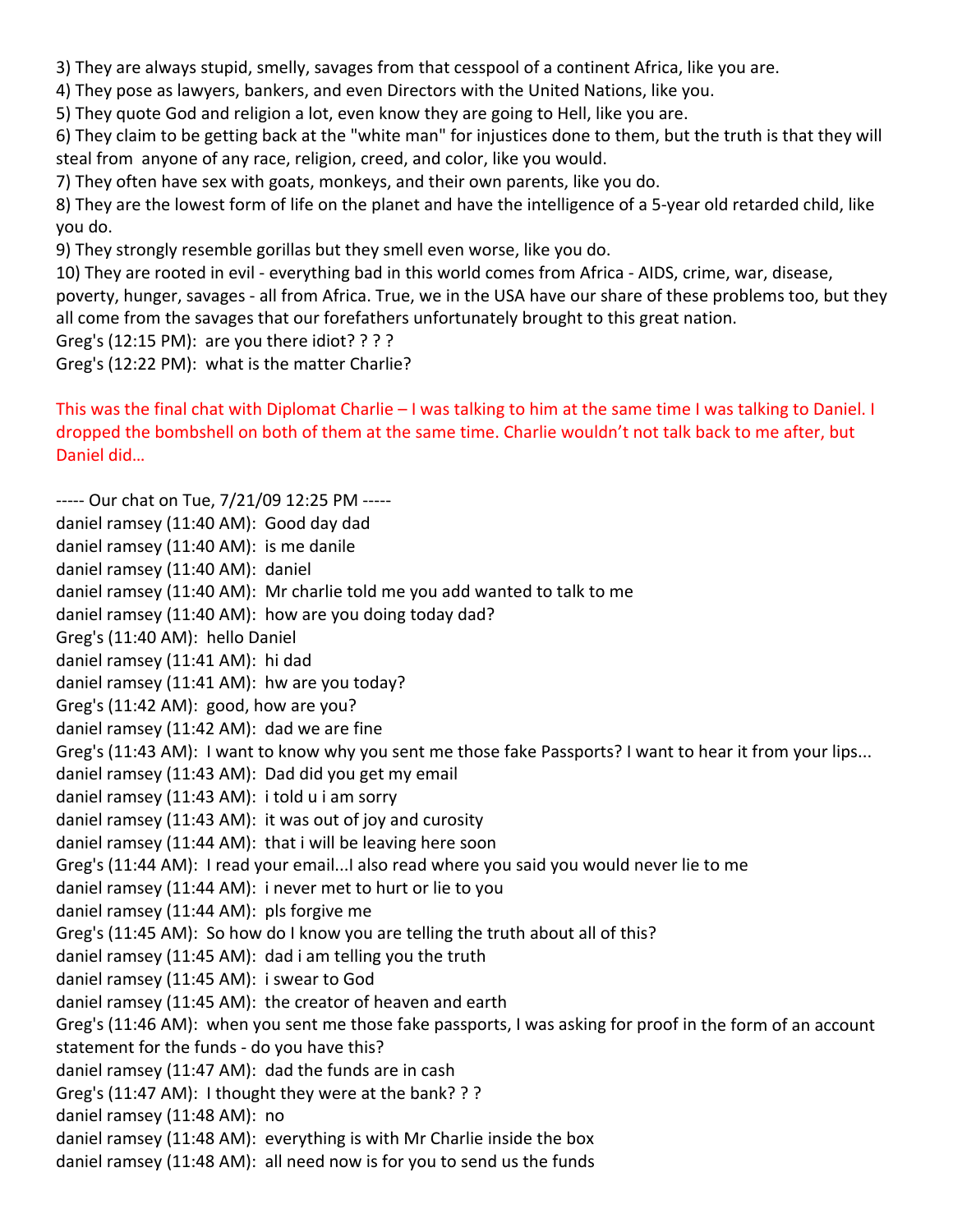daniel ramsey (11:48 AM): to change the document to your name so he can come and deliver the consignment to you daniel ramsey (11:48 AM): as our new parent dad Greg's (11:49 AM): Is he in the US? daniel ramsey (11:49 AM): yes daniel ramsey (11:49 AM): he is offcourse daniel ramsey (11:50 AM): u ought to know about tat by now Greg's (11:50 AM): I just re‐ read your earlier email ‐ I didnt realize he was in the United States Greg's (11:52 AM): Hold on ‐ where in the US is he? daniel ramsey (11:56 AM): he is in arizona Greg's (11:56 AM): yeah ‐ I am talking to him too... daniel ramsey (11:56 AM): k dad daniel ramsey (11:57 AM): please dad i sent you the information to send us the money to change d document to your name daniel ramsey (11:57 AM): did you receive it Greg's (11:57 AM): yes, I got it ‐ I am just trying to verify everything here... Greg's (12:00 PM): how is your sister? daniel ramsey (12:01 PM): she is doing k dad Greg's (12:03 PM): what is your country like? Greg's (12:06 PM): hello? daniel ramsey (12:07 PM): dat the country is hard daniel ramsey (12:07 PM): dad the country is hard daniel ramsey (12:07 PM): we hardly get foods to eat Greg's (12:08 PM): real quick ‐ can I share something with you? daniel ramsey (12:08 PM): yes dad daniel ramsey (12:08 PM): what is it? Greg's (12:09 PM): What I know about 419 Scammers... 1) Their spelling and command of the English language is terrible, like yours. 2) They always want you to use Western Union or Moneygram ‐ no respectable bank or business uses this except for you. 3) They are always stupid, smelly, savages from that cesspool of a continent Africa, like you are. 4) They pose as lawyers, bankers, and even Directors with the United Nations, like you. 5) They quote God and religion a lot, even know they are going to Hell, like you are. 6) They claim to be getting back at the "white man" for injustices done to them, but the truth is that they will steal from anyone of any race, religion, creed, and color, like you would. 7) They often have sex with goats, monkeys, and their own parents, like you do. 8) They are the lowest form of life on the planet and have the intelligence of a 5‐year old retarded child, like you do. 9) They strongly resemble gorillas but they smell even worse, like you do. 10) They are rooted in evil ‐ everything bad in this world comes from Africa ‐ AIDS, crime, war, disease, poverty, hunger, savages ‐ all from Africa. True, we in the USA have our share of these problems too, but they all come from the savages that our forefathers unfortunately brought to this great nation. daniel ramsey (12:10 PM): what is the meaning of this Greg's (12:10 PM): What do you think idiot Greg's (12:10 PM): your a pathetic thief daniel ramsey (12:11 PM): i knew this was what you were up to Greg's (12:11 PM): I loved how you begged for my forgiveness... Greg's (12:11 PM): dont you remember me? daniel ramsey (12:11 PM): you never showed interest to help us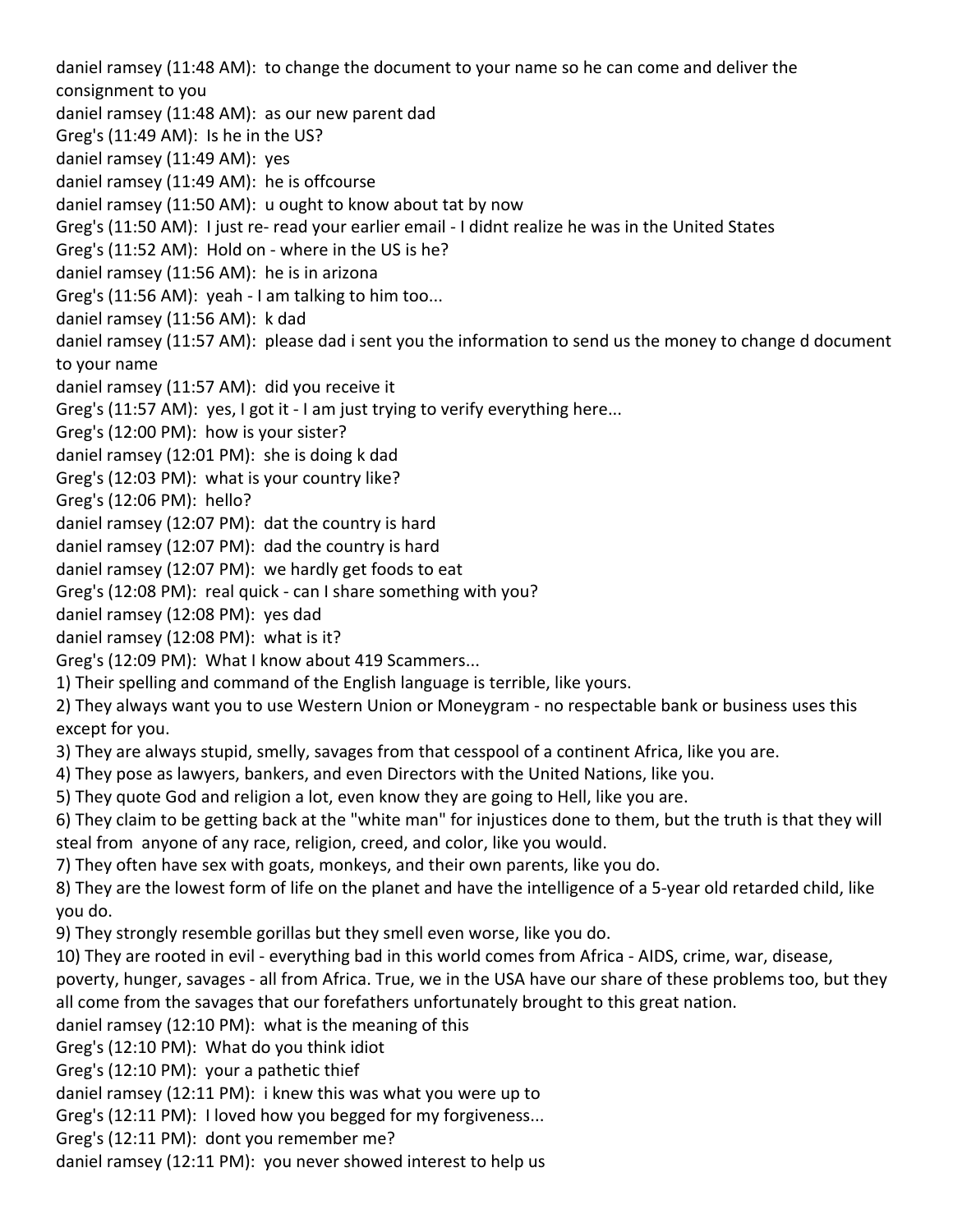Greg's (12:11 PM): Thomas Payne daniel ramsey (12:12 PM): then while bothering us Greg's (12:12 PM): idiot Greg's (12:12 PM): I wanted to see you beg some more daniel ramsey (12:12 PM): hahahahahahahaj Greg's (12:13 PM): come on idiot, beg daniel ramsey (12:13 PM): beg us for whta daniel ramsey (12:13 PM): what Greg's (12:13 PM): beg me for money daniel ramsey (12:13 PM): thomas payne daniel ramsey (12:13 PM): hahahaha Greg's (12:13 PM): yes I am Thomas daniel ramsey (12:13 PM): i have money daniel ramsey (12:13 PM): i knew it was you daniel ramsey (12:13 PM): and now u have revealed urself daniel ramsey (12:13 PM): hahahahahaha daniel ramsey (12:13 PM): eat shit and die Greg's (12:14 PM): check this out ‐ you are famous ‐ http://macsbait store.com/diseaseassist.html Greg's (12:14 PM): its all about you Greg's (12:14 PM): you are famous Greg's (12:14 PM): idiot Greg's (12:15 PM): how is your diseased family? daniel ramsey (12:15 PM): hahahah daniel ramsey (12:15 PM): if we were diseased daniel ramsey (12:15 PM): we not be talking to you Greg's (12:16 PM): you didnt know it was me you freaking liar ‐ your so stupid... Greg's (12:16 PM): your begging was so funny Greg's (12:16 PM): did you look at yourself on the web... Greg's (12:17 PM): I can't wait to get those pics up with that silly passport Greg's (12:17 PM): idiot daniel ramsey (12:17 PM): hahahahaha daniel ramsey (12:17 PM): asshole like you Greg's (12:18 PM): i would hate to be a African‐ I am so sorry you are that way... Greg's (12:18 PM): poor and stupid and has to beg for money Greg's (12:19 PM): I gotta go to lunch now ‐ it's been fun ‐ I'll talk to you again when I bait you from another name... Greg's (12:19 PM): moron daniel ramsey (12:20 PM): hahahahahha Greg's (12:20 PM): Charlie doesnt want to talk to me daniel ramsey (12:20 PM): send me an email so daniel ramsey (12:20 PM): send me your bank information daniel ramsey (12:20 PM): so i can send you the money daniel ramsey (12:20 PM): send me an email Greg's (12:21 PM): ? daniel ramsey (12:21 PM): with the informaton daniel ramsey (12:21 PM): information Greg's (12:21 PM): yeah, okay Greg's (12:21 PM): idiot... Greg's (12:21 PM): did you like my website?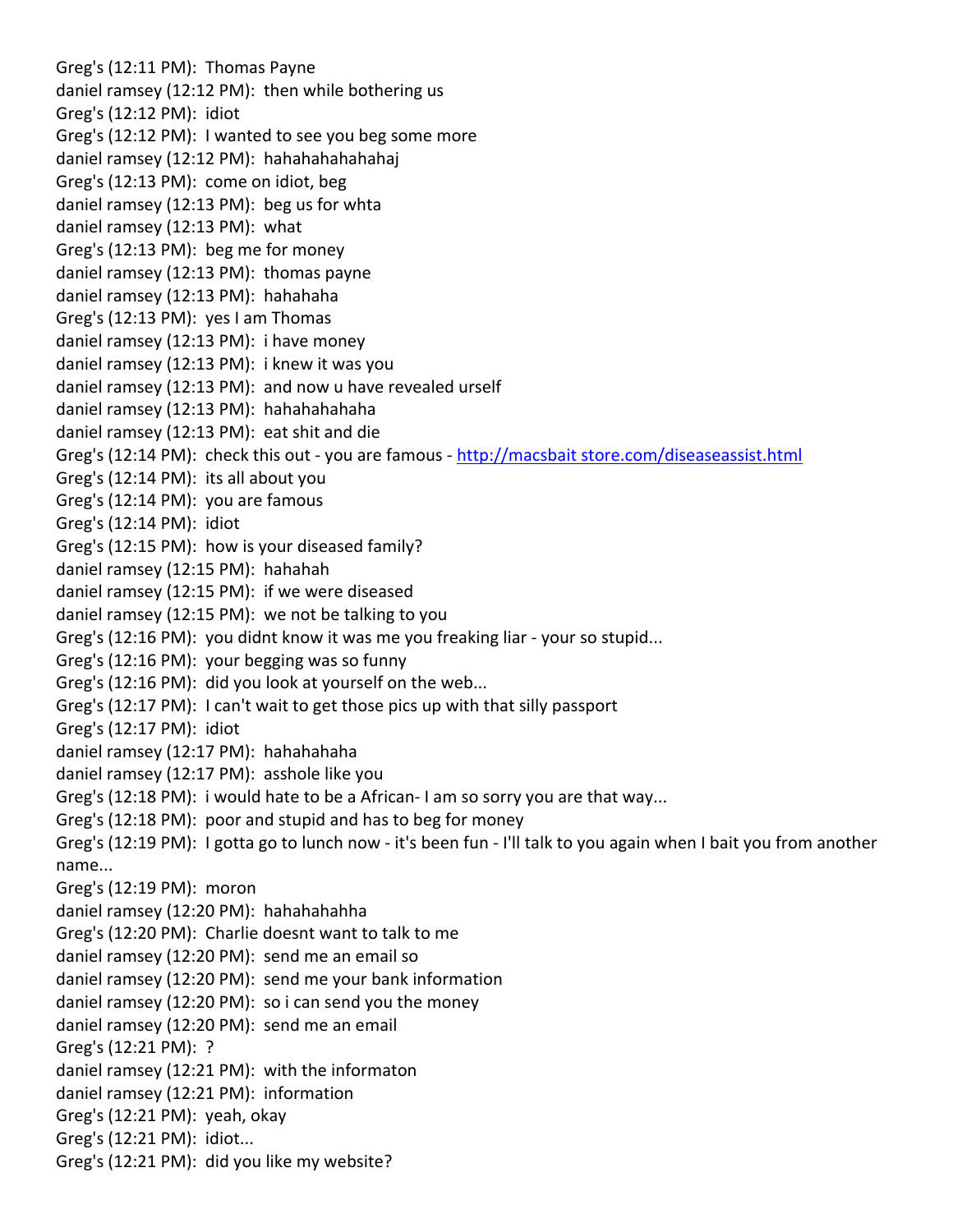daniel ramsey (12:22 PM): i never chk daniel ramsey (12:22 PM): send me your information daniel ramsey (12:22 PM): so i send you some money Greg's (12:22 PM): but youre famous... Greg's (12:23 PM): Africans don't have any money - they are all poor and stupid and diseased... daniel ramsey (12:23 PM): who told you that daniel ramsey (12:23 PM): 95% daniel ramsey (12:23 PM): of the money in your country daniel ramsey (12:23 PM): belongs to us daniel ramsey (12:23 PM): find out daniel ramsey (12:23 PM): coward Greg's (12:23 PM): youre so stupid... daniel ramsey (12:23 PM): morron Greg's (12:24 PM): your whole continent isnt worth a dime daniel ramsey (12:24 PM): who said so daniel ramsey (12:24 PM): go and eat daniel ramsey (12:24 PM): u are hungry daniel ramsey (12:24 PM): begger Greg's (12:24 PM): I wish we would nuke it and rid the world of all of you Greg's (12:24 PM): the world would be a better place without Africa Greg's (12:25 PM): talk to you later ‐ Its' been fun...

(I just love how he KNEW it was me all along – what an idiot! I loved making him beg for me twice)

\*\*\*\*\*\*\*\*\*\*\*\*\*\*\*\*\*\*\*\*\*\*\*\*\*\*\*\*\*\*\*\*\*\*\*\*\*\*\*\*\*\*\*\*\*\*\*\*\*\*\*\*\*\*\*\*\*\*\*\*\*\*\*\*\*\*\*\*\*\*\*\*\*\*\*\*\*\*\*\*\*\*\*\*\*\*\*\*\*\*

You're not mad at me, are you, you pathetic thief? I thought it was pretty funny how you begged for me forgiveness and for money...

Typical West African...

Remember;

What I know about 419 Scammers...

1) Their spelling and command of the English language is terrible, like yours.

2) They always want you to use Western Union or Moneygram ‐ no respectable bank or business uses this except for you.

3) They are always stupid, smelly, savages from that cesspool of a continent Africa, like you are.

4) They pose as lawyers, bankers, and even Directors with the United Nations, like you.

5) They quote God and religion a lot; even know they are going to Hell, like you are.

6) They claim to be getting back at the "white man" for injustices done to them, but the truth is that they will steal from anyone of any race, religion, creed, and color, like you would.

7) They often have sex with goats, monkeys, and their own parents, like you do.

8) They are the lowest form of life on the planet and have the intelligence of a 5-year old retarded child, like you do.

9) They strongly resemble gorillas but they smell even worse, like you do.

10) They are rooted in evil ‐ everything bad in this world comes from Africa ‐ AIDS, crime, war, disease,

poverty, hunger, savages ‐ all from Africa. True, we in the USA have our share of these problems too, but they all come from the savages that our forefathers unfortunately brought to this great nation.

\*\*\*\*\*\*\*\*\*\*\*\*\*\*\*\*\*\*\*\*\*\*\*\*\*\*\*\*\*\*\*\*\*\*\*\*\*\*\*\*\*\*\*\*\*\*\*\*\*\*\*\*\*\*\*\*\*\*\*\*\*\*\*\*\*\*\*\*\*\*\*\*\*\*\*\*\*\*\*\*\*\*\*\*\*\*\*\*\*\*